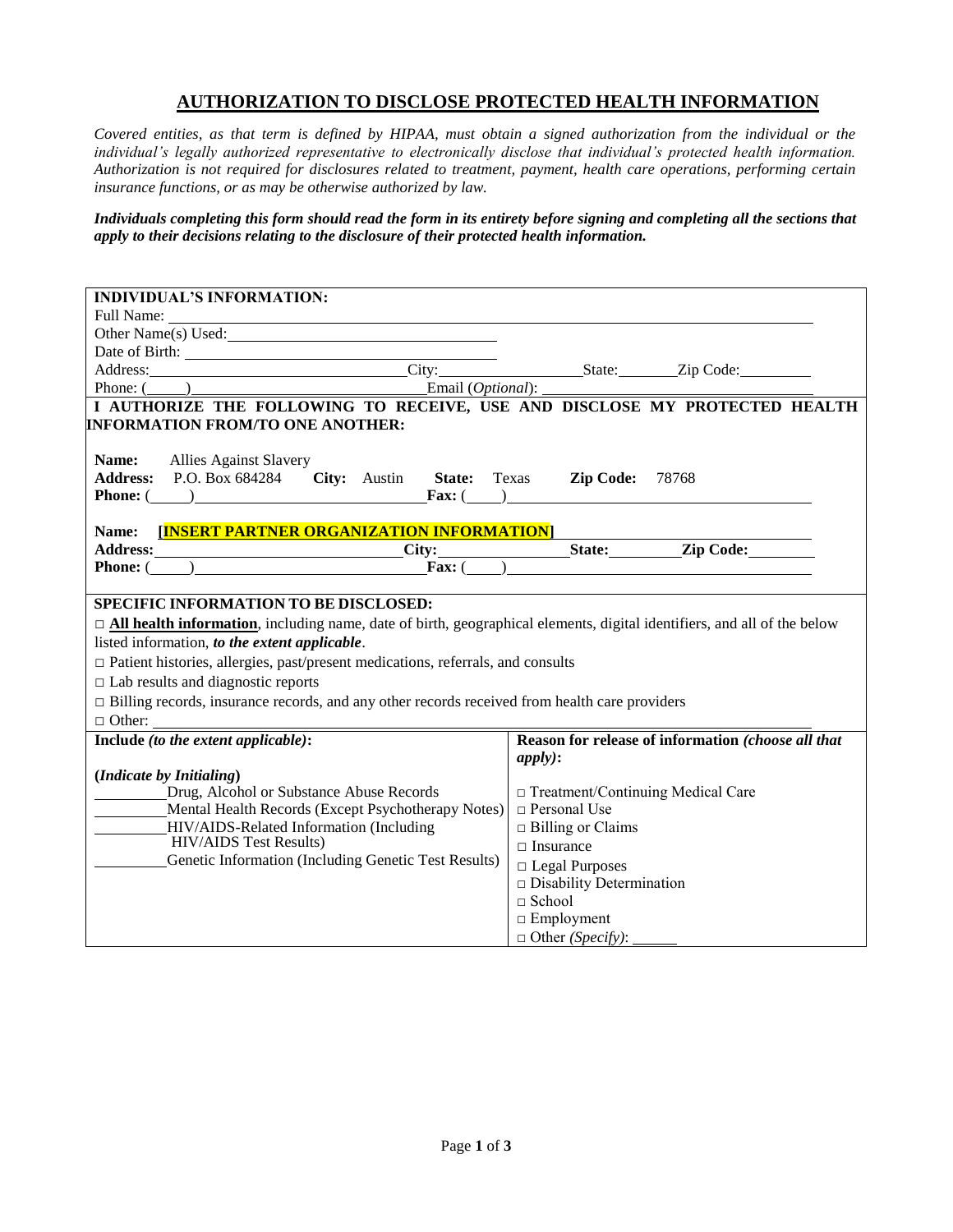## **The individual signing this form agrees and acknowledges as follows:**

(i) **Voluntary Authorization:** This authorization is voluntary. Treatment, payment, enrollment or eligibility for benefits (as applicable) will not be conditioned upon my signing of this authorization form.

(ii) **Effective Time Period:** This authorization shall be in effect until the earlier of two (2) years after the death of the individual for whom this authorization is made or the individual revokes the authorization.

(iii) **Right to Revoke:** I understand that I have the right to revoke this authorization at any time by writing to the organization, entity, or individual listed above. I understand that I may revoke this authorization except to the extent that action has already been taken based on this authorization.

(iv) **Special Information:** This authorization may include disclosure of information relating to **DRUG, ALCOHOL** and **SUBSTANCE ABUSE, MENTAL HEALTH INFORMATION**, except psychotherapy notes, **CONFIDENTIAL HIV/AIDS-RELATED INFORMATION**, and **GENETIC INFORMATION** only if I place my initials on the appropriate lines above. In the event the health information described above includes any of these types of information, and I initial the corresponding lines in the box above, I specifically authorize release of such information to the person or entity indicated herein.

(v) **Signature Authorization:** I have read this form and agree to the uses and disclosure of the information as described. I understand that refusing to sign this form does not stop disclosure of health information that has occurred prior to revocation or that is otherwise permitted by law without my specific authorization or permission. **I understand that information disclosed pursuant to this authorization may be subject to re-disclosure by the recipient and may no longer be protected by federal or state privacy laws.**

## **SIGNATURES:**

| Individual/Legal Representative*: | Jate |
|-----------------------------------|------|
|-----------------------------------|------|

If Legal Representative, relationship to Individual:

\*A minor individual's signature is required for the release of certain types of information, including for example, the release of information related to certain types of reproductive care, sexually transmitted diseases, and drug, alcohol or substance abuse, and mental health treatment.